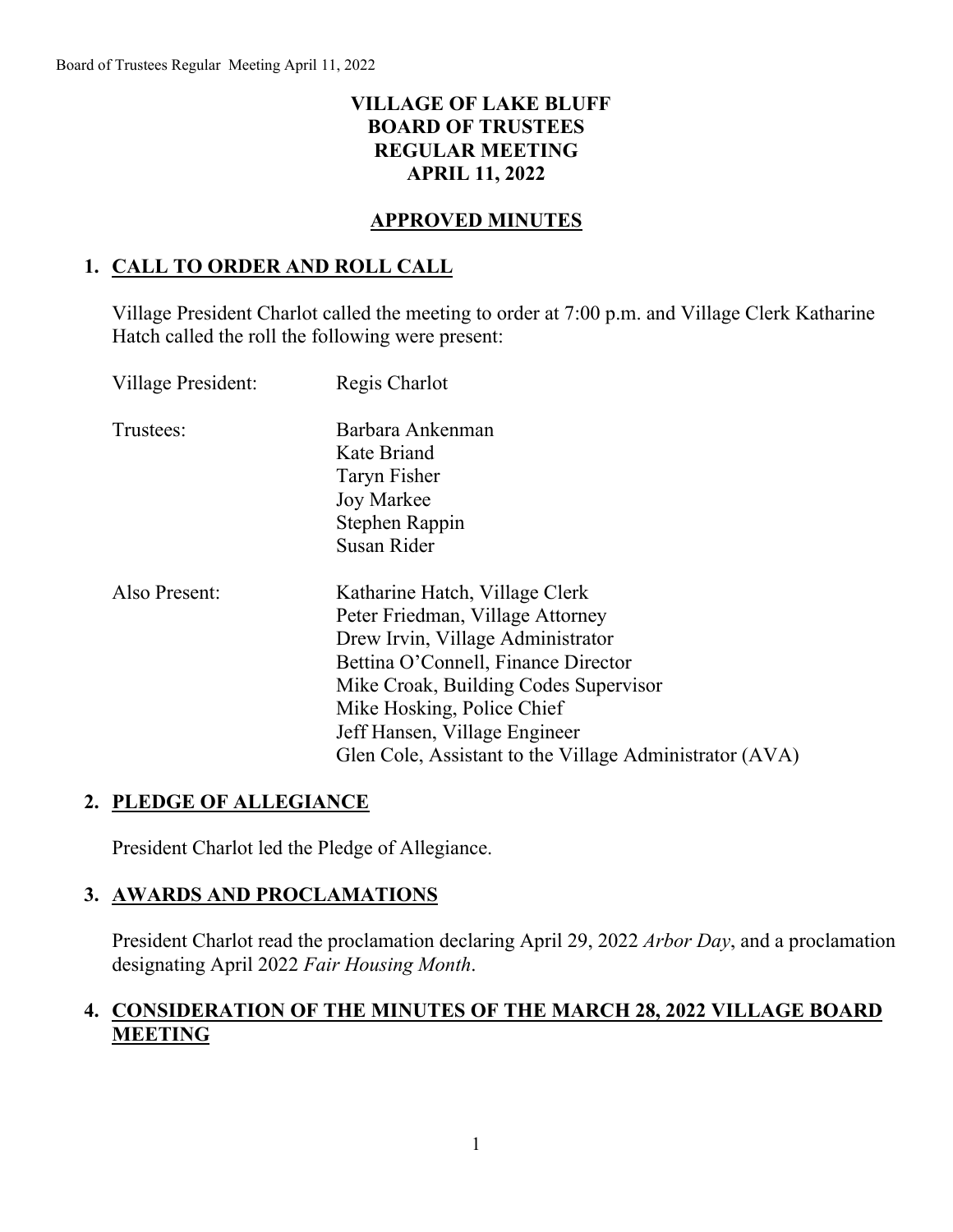Trustee Fisher moved to approve the March 28, 2022 Board of Trustees Regular Meeting Minutes as presented. Trustee Markee seconded the motion. The motion passed on the following roll call vote:

Ayes: (6) Briand, Fisher, Markee, Rappin, Rider, Ankenman Nays: (0) Absent: (0)

# **5. ITEM #5 – NON-AGENDA ITEMS AND VISITORS**

President Charlot stated the Village President and Board of Trustees allocate fifteen minutes for those individuals who would like the opportunity to address the Village Board on any matter not listed on the agenda. Each person addressing the Village Board of Trustees is asked to limit their comments to a maximum of five (5) minutes.

There were no requests to address the Board.

## **6. ITEM #6 – VILLAGE BOARD SETS THE ORDER OF THE MEETING**

President Charlot stated he would, if there were no objections, take agenda item #8a and #23 then return to the regular order of the meeting. There were no objections from the Board.

## **7. ITEM #8A – VILLAGE ADMINISTRATOR'S REPORT: Informational Report from CROYA Manager Todd Nahigian Regarding CROYA Programs and Services**

Following an invitation from President Charlot, Mr. Todd Nahigian, CROYA Manager, introduced the CROYA Staff (Leslie Walton, Nate Blackmore and Catherine Grey) and Lake Bluff CROYA Representative (Carolyn Bielski and Christine Carr). He provided information on the programs offered at the facility, Lake Bluff Middle School and Lake Forest High School. Mr. Nahigian reported on the organizational field trips and stated that approximately 1,000 Lake Bluff students participated in the events. Mr. Nahigian continued by sharing information regarding the CROYA budget and noted 10% is received from the Village then introduced Student Executive Board Chair Jacqueline Rubin.

Ms. Rubin commented on her role at CROYA, personal experience with CROYA then read the winning "Margot Martino Spirit of CROYA" senior essay written by Anna Seyfert. She invited everyone to attend the CROYA annual recognition dinner on May 24 and introduced Scott Weston who commented on his role at CROYA. He said the organization is a special place which provides a safe environment for young adults.

Following a comment from President Charlot, Mr. Nahigian thanked the Board for their support then presented CROYA t-shirts and a 40<sup>th</sup> year anniversary magazine to the Board.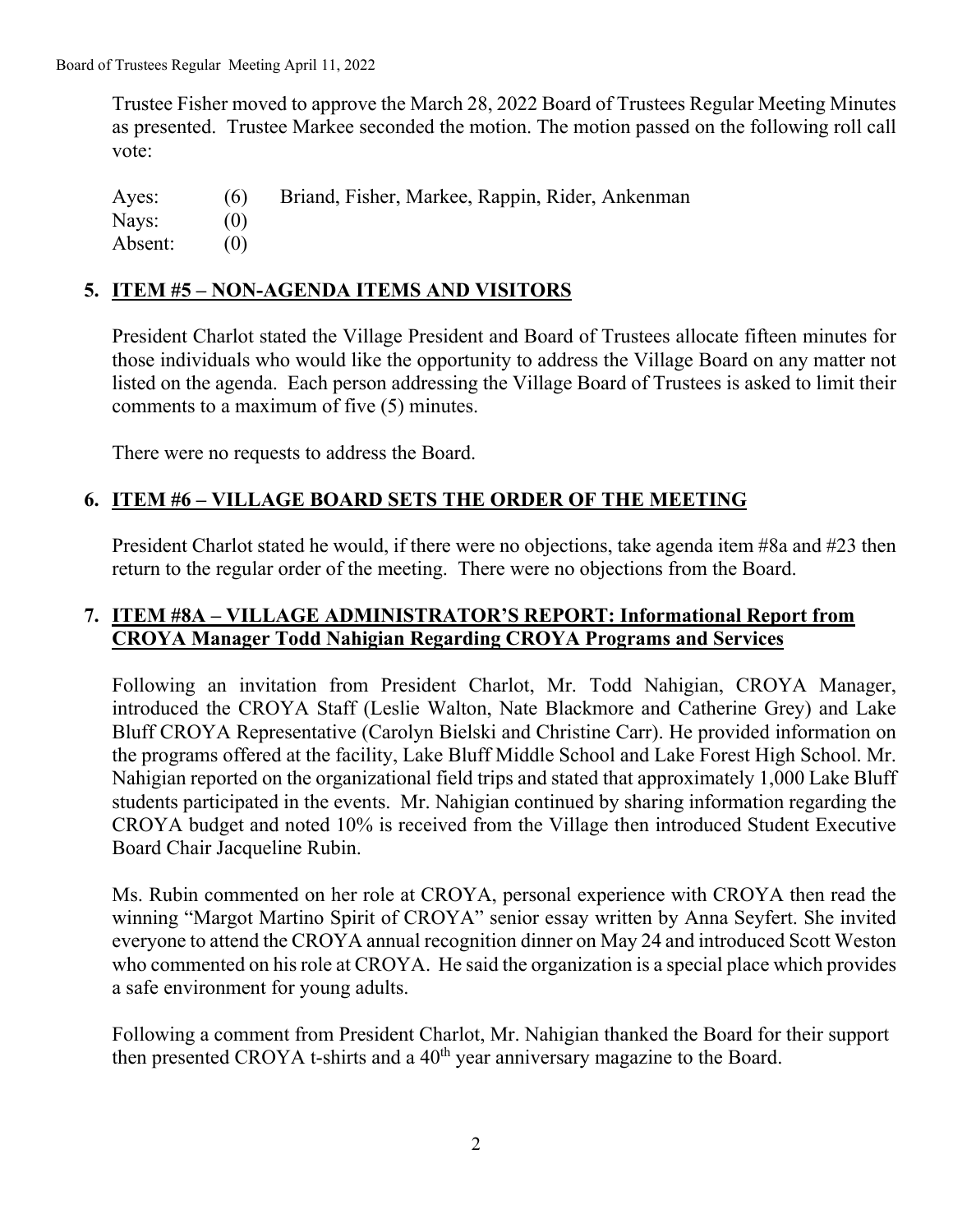# **8. ITEM #23 – SECOND READING OF AN ORDINANCE GRANTING VARIATIONS FROM THE VILLAGE'S FLOOR AREA RATIO AND BUILDING COVERAGE RESTRICTIONS (562 Sunrise Avenue)**

President Charlot said on January 20, 2022, the Village of Lake Bluff received a zoning variation application from Donald Shoemaker and Kim Parkerson (jointly, "Applicant") for zoning relief necessary to renovate the interior and exterior of the property and add a covered screened-in porch to the rear of the single-family residence located at 562 Sunrise Avenue. The existing building does not conform with the Village's floor area ratio limitation, and the proposed work would increase both the floor area (62% variation) and building coverage (4% variation) of the building beyond the maximums established by the Zoning Regulations. President Charlot further stated at its March 10 meeting, the Joint Plan Commission and Zoning Board of Appeals (PCZBA) conducted a public hearing to consider the variations and unanimously recommended that the Village Board grant the requested relief with no special conditions. At its March 14 meeting, members of the Village Board expressed concern with the nature of the variation request and deferred first reading approval in order to allow the applicant to appear before the Board. The Village Board approved first reading of the ordinance at its March 28 meeting following a presentation by the applicant and their architect.

As there were no questions from the Board, Trustee Rider moved to approved the ordinance. Trustee Ankenman seconded the motion. The motion passed on the following roll call vote:

| Ayes: | (4) | Markee, Rappin, Rider, Fisher |
|-------|-----|-------------------------------|
| Nays: | (2) | Ankenman, Briand              |

Absent: (0)

# **9. ITEM #7A – WARRANT REPORT FOR MARCH 29 – APRIL 11, 2022 AND MARCH 2022 PAYROLL EXPENDITURES**

President Charlot reported expenditure of Village funds for payment of invoices in the amount of \$298,658.14 for March 29 – April 11, 2022 and expenditure of Village funds for payment of payroll in the amount of \$304,052.11 for March 2022 for a total amount of \$602,710.25.

As there were no questions from the Board, Trustee Ankenman moved to approve the Warrant Report. Trustee Markee seconded the motion. The motion passed on the following roll call vote:

| Ayes:   | (6) Markee, Rappin, Rider, Ankenman, Briand, Fisher |
|---------|-----------------------------------------------------|
| Nays:   |                                                     |
| Absent: |                                                     |

# **10.ITEM #9 – VILLAGE ATTORNEY'S REPORT**

Village Attorney Peter Friedman had no report.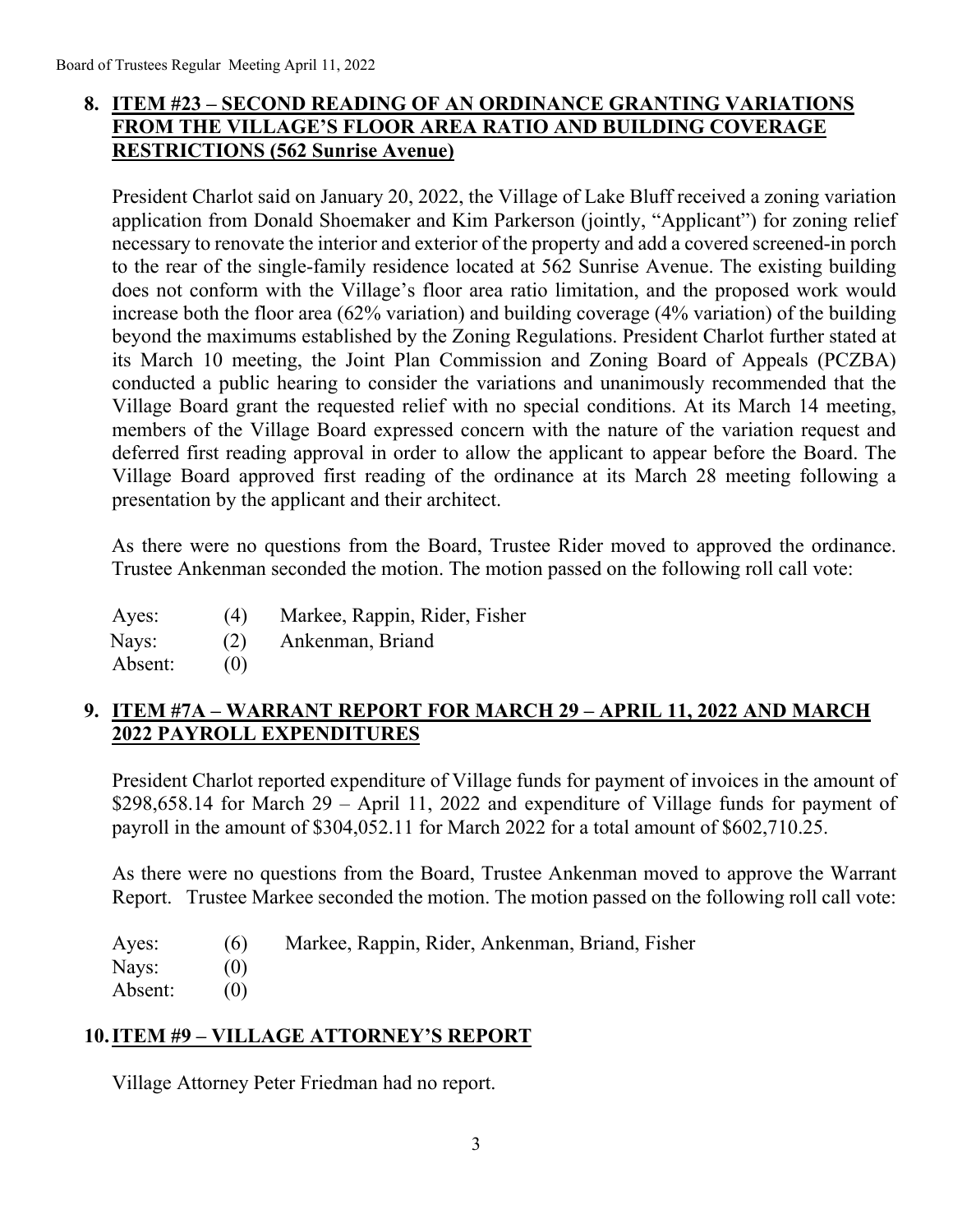## **11.ITEM #10A – VILLAGE PRESIDENT'S REPORT: Appointments to Village Advisory Boards and Commissions**

President Charlot said the Village President is required by the municipal code to appoint/reappoint members to the Village's various advisory Boards and Commissions, subject to the consent of the Board of Trustees. The following Village residents are recommended as indicated below:

| Architectural Board of Review (2 year term):                    | Robert Hunter<br>Scott Streightiff                                                     |
|-----------------------------------------------------------------|----------------------------------------------------------------------------------------|
| Joint Plan Commission and Zoning Board of Appeals (3 year term) | Jill Danly<br>Deborah Fischer<br><b>Gary Peters</b><br>George Russell<br>Anne Sorensen |
| Historic Preservation Commission (4 year term):                 | <b>Steven Kraus</b><br>Lois Nicol                                                      |
| Police Pension Fund Board (2 year term)                         | Mark Betz                                                                              |

 $(2 \text{ year } \text{term})$ 

In addition, President Charlot said the Village President also recommends reappointment of the following chairpersons to one-year terms:

Tim Morris, Jr.

- Architectural Board of Review Robert Hunter
- Historic Preservation Commission Chair Steve Kraus
- Plan Commission and Zoning Board of Appeals Chair Gary Peters

Following a comment from President Charlot, Trustee Rappin made a motion to accept the appointments. Trustee Ankenman seconded the motion. The motion passed on a unanimous voice vote.

# **12.ITEM #11, #12, #13, #14, #15, #16 and #17 – CONSENT AGENDA**

President Charlot introduced the following Consent Agenda items for consideration:

- 11.Correspondence Delivered in the December 10, 17, and 23, 2021 Informational Reports;
- 12.A Resolution Approving the Appointment of the Building Commissioner and Deputy Building Commissioners;
- 13.A Resolution Approving the Village of Lake Bluff 2022-2023 Official Pay Plan;
- 14.A Resolution Adopting a Revised Employee Handbook for the Village;
- 15.Second Reading of an Ordinance Declaring Personal Property Owned by the Village of Lake Bluff as Surplus;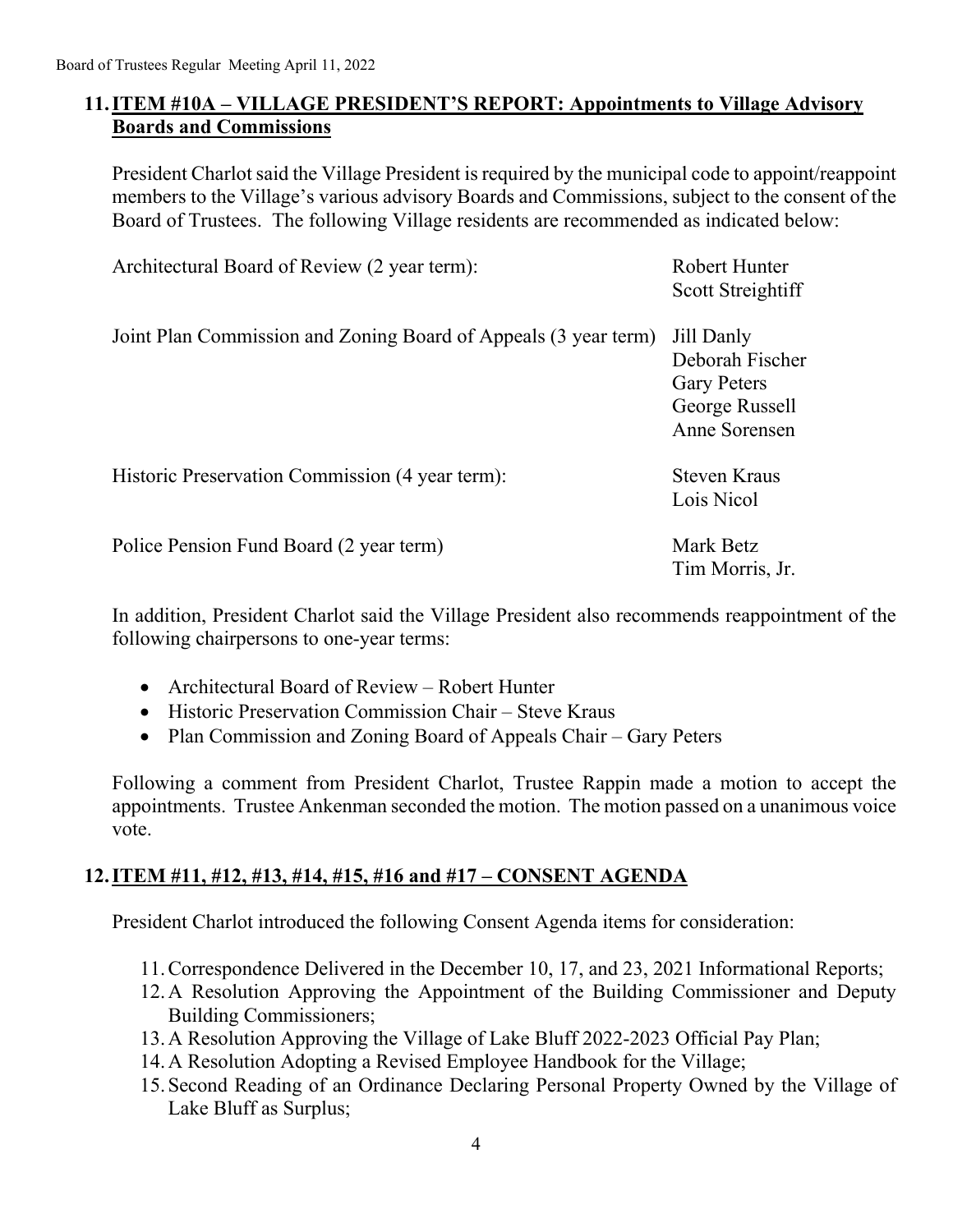- 16.An Ordinance Amending Title I of the Municipal Code Regarding the Comprehensive Fee Schedule (Accessory Dwelling Unit Fee Reduction); and
- 17.An Ordinance Amending the Second Year of the Biennial Budget of the Village of Lake Bluff for the Fiscal Year Beginning May 1, 2020 and Ending April 30, 2022.

Following a request from Trustee Briand to remove agenda item #13, Trustee Ankenman moved to approve the revised consent agenda (Item #11, #12, #14, #15, #16 and #17). Trustee Markee seconded the motion. The motion passed on the following roll call vote:

Ayes: (6) Rappin, Rider, Ankenman, Briand, Fisher, Markee

Nays: (0)

Absent: (0)

## **13.ITEM #13 – A RESOLUTION APPROVING THE VILLAGE OF LAKE BLUFF 2022- 2023 OFFICIAL PAY PLAN**

President Charlot introduced the resolution approving the Village of Lake Bluff Official Pay Plan (Pay Plan) for Fiscal Year beginning May 1, 2022. The document, which is updated annually, establishes the authority and official guidelines by which the Village Administrator may appoint, promote, evaluate and compensate all Village employees except those employees subject to one of the Village's three collective bargaining agreements (Police Sergeants, Police Officers, and Public Works unions). He said a main component of the Pay Plan is the schedule of salary ranges for the various Village positions. Please know that actual non-union employee pay increases are strictly performance based; there are no cost of living adjustments. The Fiscal Year 2022 Annual Budget includes a 3% pool for these salary adjustments. Consistent with Village pay policy, the Pay Plan reflects adjustments to the ranges for the following positions:

| Title                           | Current (FY2022) |            | Proposed (FY2023) |            |
|---------------------------------|------------------|------------|-------------------|------------|
|                                 | Min              | <b>Max</b> | <b>Min</b>        | <b>Max</b> |
| <b>Finance Clerk</b>            | \$47,320         | \$70.720   | \$52,000          | \$76,440   |
| Administrative Secretary        | \$47.320         | \$70.720   | \$52,000          | \$76,440   |
| Police Records Clerk            | \$49.969         | \$70.720   | \$52,000          | \$76,440   |
| <b>Executive Assistant</b>      | \$52,100         | \$69.466   | \$52,000          | \$76,440   |
| Asst. to the Village Admin.     | \$65,015         | \$109.200  | \$84.552          | \$132,808  |
| <b>Building Code Supervisor</b> | \$79,506         | \$125.320  | \$84.552          | \$132,808  |
| Village Engineer                | \$96,077         | \$134,507  | \$96,077          | \$147,368  |
| Deputy Chief of Police          | \$115.440        | \$150.280  | \$122,408         | \$158,600  |
| Chief of Police                 | \$125,320        | \$175,240  | \$130.416         | \$188,760  |
| Director of Finance             | \$125.320        | \$175.240  | \$130.416         | \$188.760  |

President Charlot said at their February 14 meeting, the Finance Committee reviewed the schedule of salary ranges, a comparison survey of salaries to comparable communities, and recommended approval of the Pay Plan.

Trustee Briand expressed her concern regarding the double digit increase to the high end of the Assistant to the Village Administrator (AVA) position and said she thinks the proposed increase (21%) is too much. She asked how the market comparison justifies the increase and if the proposed increase was included in the biennial budget. Village Administrator Irvin said the Finance Committee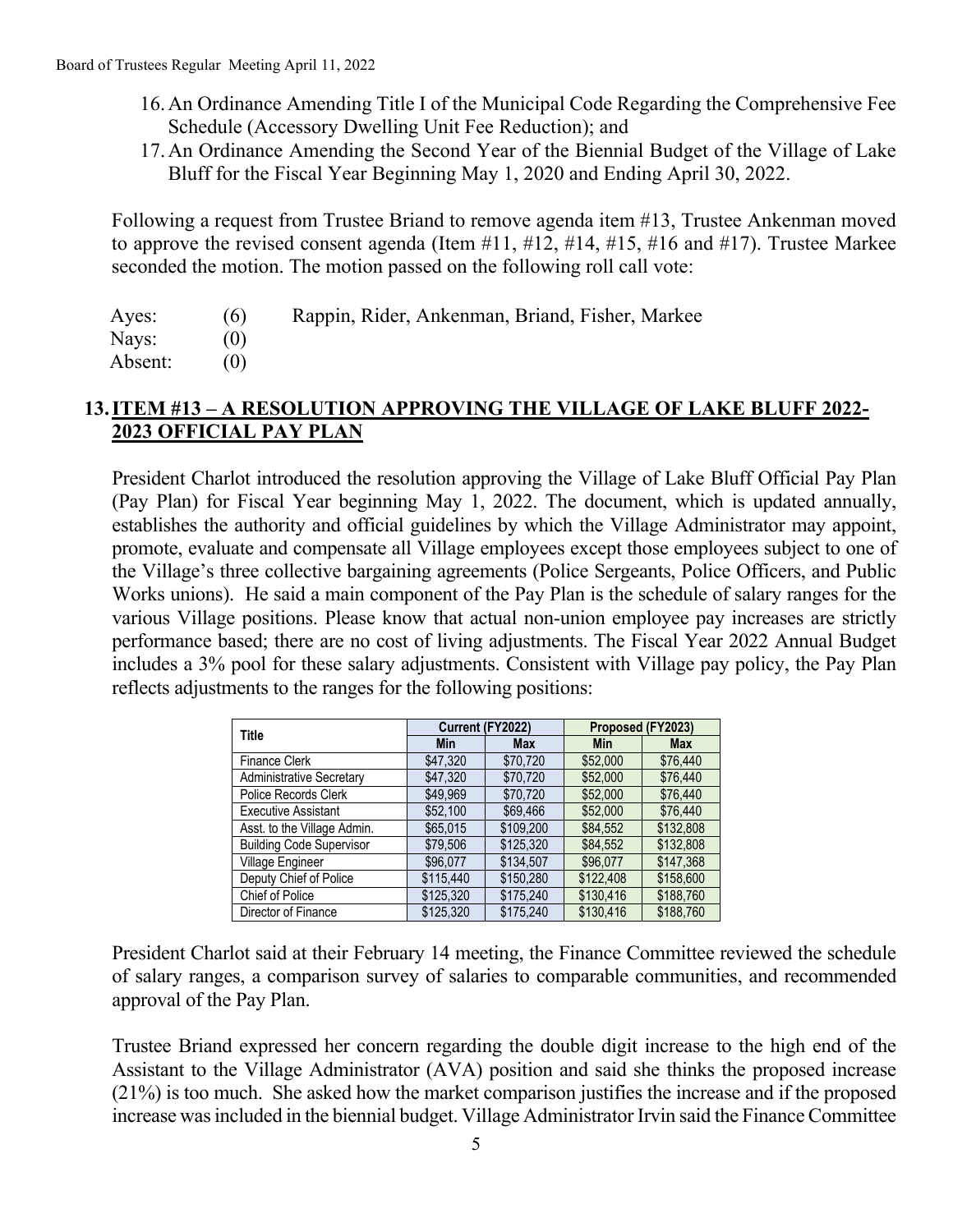Board of Trustees Regular Meeting April 11, 2022

was provided with a range of comparable communities for consideration at its meeting. He said he thinks the title, AVA, is a misnomer as the majority of the workload for this position is related to planning amongst other roles such as general administration, communication and risk management. Village Administrator Irvin commented on the importance of this position noting that the title could be misleading because employees hired for this position has an aspiration to serve as City Managers as opposed to Community Development Director which can be more expensive. He said the Village was fortunate to employee the current AVA who has the planning skills needed for the position.

Trustee Briand said her comments are not personal; however, she is concerned about how the Village could afford the increase going forward, as the Finance Director stated there could be some static revenue in sale taxes. In response to a comment from Trustee Briand, Village Administrator Irvin said the Director of Finance and Chief of Police are some of the most difficult positions to fill and more often than not, are some of the highest compensated employees in a municipal organization.

Trustee Briand asked if outsourcing full time employees was being contemplated as this could reduce the overhead and burden on Lake Bluff residents. Village Administrator Irvin said Staff is constantly looking at outsourcing opportunities the more recent being the Assistant Finance Director position. He said other communities have outsourced its entire finance department but will admit their paying more in the near term because they were not able to find qualified applicants. In response to a question from Trustee Briand, Village Administrator Irvin the Village goal is to be in the midpoint of the market and the proposed salary increase for the AVA is an anomaly as the numbers for comparison has reduced. He said the current AVA employee is compensated in the low end of that range and if the Village were seeking a replacement it probably be on the high end.

In response to a comment from Trustee Rappin, Village Administrator Irvin said the Village does budget for the proposed salary increase (3% merit) and noted some employees are compensate with bonuses, from time to time, for exceptional work.

Trustee Rider said she thinks Staff is making proactive decisions in regards to the current hiring market. Village Administrator Irvin said the intent is to attract and retain quality personnel and consider outsource opportunities that make sense for the Village.

Following a comment from President Charlot, Trustee Rappin moved to adopt the resolution. Trustee Ankenman seconded the motion. The motion passed on the following roll call vote:

- Ayes: (5) Rider, Ankenman, Fisher, Markee, Rappin
- Nays: (1) Briand
- Absent: (0)

# **14.ITEM #18 – A RESOLUTION HONORING THE PUBLIC SERVICE OF LAKE FOREST/LAKE BLUFF CHAMBER OF COMMERCE EXECUTIVE DIRECTOR JOANNA ROLEK**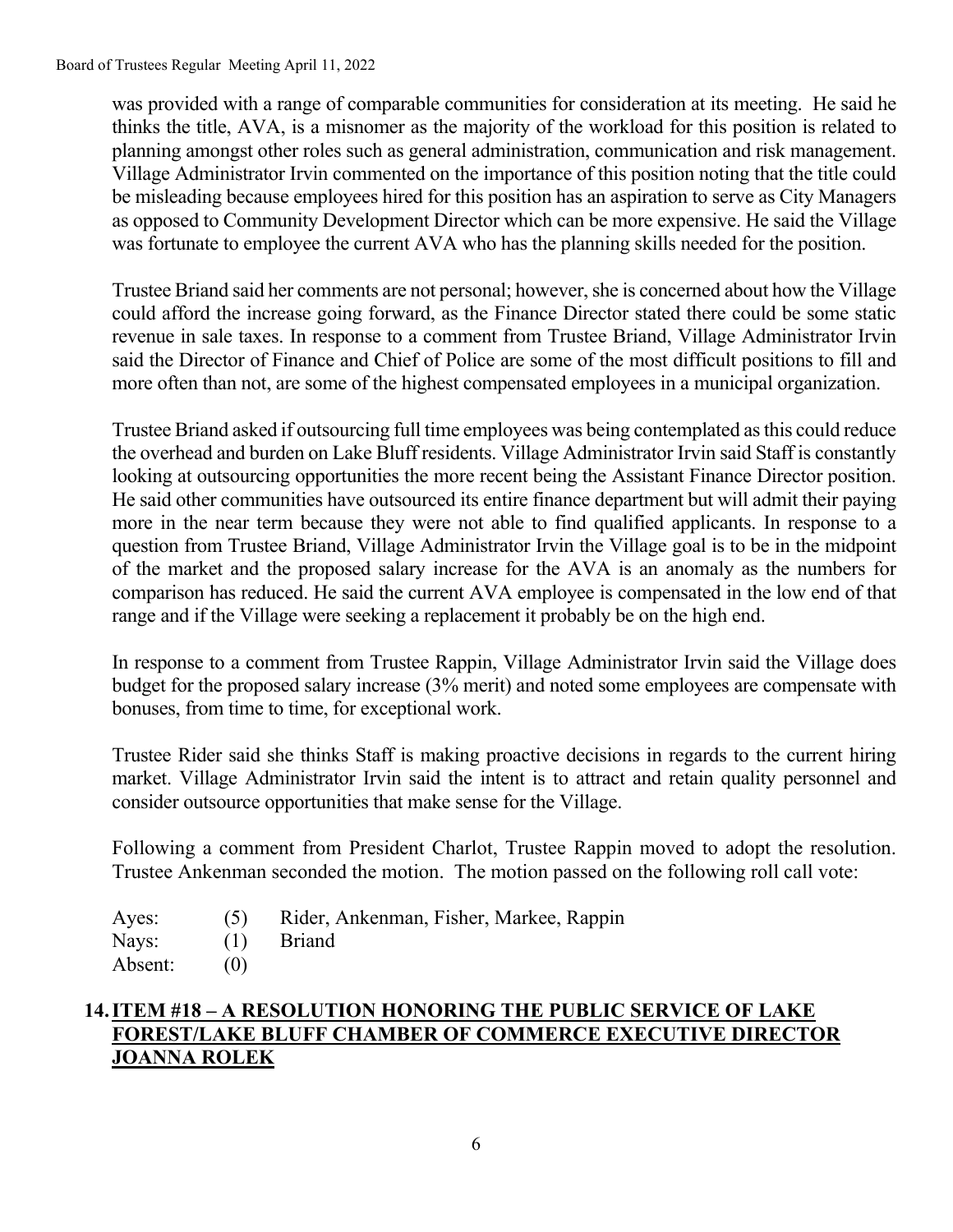President Charlot introduced the agenda item then stated Ms. Rolek is unable to attend the meeting due to personal reasons. Trustee Fisher made a motion to defer the resolution until a future meeting. Trustee Rappin seconded the motion. The motion passed on a unanimous voice vote.

## **15.ITEM #19 – A RESOLUTION RENEWING, RESTATING, AND AMENDING RESOLUTION NO. 2020-31 REGARDING OUTDOOR FOOD AND BEVERAGE SERVICE (Block One)**

President Charlot said of the many businesses within the Village that were adversely affected by the COVID-19 pandemic, Food and Beverage Service Establishments (FBSE) were particularly hard-hit. As noted by the Village Board over the past two years, FBSEs are crucial parts of the social and economic fabric of the Village and worked diligently and creatively to continue operations and provide service to residents of the Village and neighboring communities. Throughout the pandemic the Village has recognized that strict enforcement of certain requirements of the Lake Bluff Municipal Code, that would otherwise apply to Outdoor Service may not be practicable or desirable. To that end, on May 27, 2020 the Village passed Resolution No. 2020-31 to authorize FBSEs to use Village streets and sidewalks for Outdoor Service until the earlier of (i) the Governor's authorization for restaurants to resume indoor dining and (ii) 90 days from its effective date. As you may recall, an informal survey of Block One tenants and a community-wide Downtown Streetscape Poll found general support for this approach.

President Charlot said in early October 2021 Block One FBSEs requested the Village extend use of Village property until December 2022 and, at its October, 25, 2021 regular meeting, the Village Board unanimously agreed to allow the tent to remain and use of the public way for outdoor dining until the end of May. On March 28, 2022 the Village Board discussed a request from Block One FBSEs to further extend use of Village property until September 30, 2022; by the conclusion of the COW meeting, a consensus was reached to shift the outdoor dining area to the north side of East Scranton (Block 1) into the parallel parking stalls along the curb line and to return East Scranton Avenue to two-way traffic. President Charlot further stated should the Board approve the Resolution, Staff will work with the Block One FBSEs to create an outdoor dining layout that simulates the Village Board approved Block One Concept Plan as much as possible and includes beautification of the outdoor dining area by the merchants.

Trustee Fisher expressed her gratitude for the robust discussions and said she does not think the current tent arrangement represents permanence or investment in the community. She said she would prefer to find another way to support outdoor interaction, dining and robust outside participation while continuing to grow our downtown commerce. She said she thinks the discussions are moving in the right direction to define less temporary and more meaningful solutions to those problems.

Trustee Rappin commented on the previous and current outdoor seating square footage and said he likes the north side dining concept and planters to beautify the space; however, he thinks decreasing the square footage would negatively impact the gathering area. If the intent is to test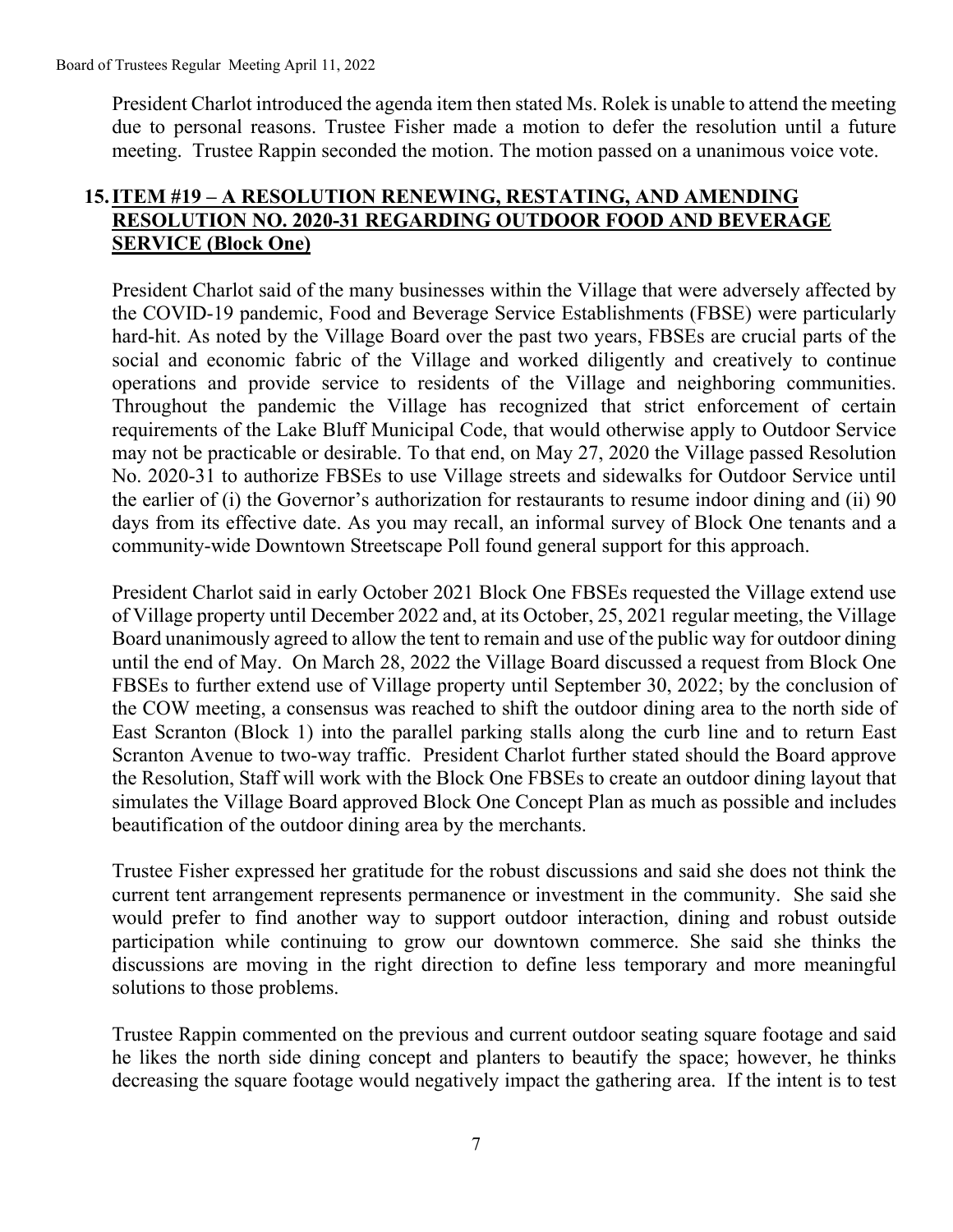a permanent solution, he would prefer starting with a larger space because he believes that there is a demand for outdoor dining. A discussion followed.

Trustee Markee said she thinks this is a nice compromise which will allow the Village to determine if people will start to eat indoors and how it would feel populating the north side. She said the Board should be cognizant that Farmers Market needs some space on Block One during the summer.

Trustee Rider said she is not concerned about the area decreasing (5400 to 1100 square feet) and she thinks the "blue area" on the proposal should be allowed as a temporary experiment as it may provide an idea about how the layout may function.

Trustee Briand said she prefers to take no action and allow the permission to use Village property for outdoor dining to expire. She shared information regarding her onsite visit to the Village of Glencoe and the City of Highwood then commented on why these communities use the parallel parking concept. She expressed her opinion that the Village sidewalks are deep enough (18 feet) and accommodate a lot of people and noted that Maevery's owners stated he would be satisfied using the sidewalks. Trustee Briand said the sidewalks on Blocks One and Two are the same depth so we are accommodating the exact same number of tables around Inovasi Restaurant, in terms of depth. Trustee Briand said she thinks there is already sufficient space for both restaurateurs (Lake Bluff Brewery and Be Market); and she is concerned with the loss of those parking spaces which is unfair to the other tenants in the building.

Trustee Ankenman said she welcomes this opportunity as being a unique way to test the idea and learn from the data driven concept. She said thinks this is the essence of compromise and makes sense.

In response to question from Trustee Rider, Village Administrator Irvin commented on his conversation with Frank Swanton, Chairman of the Farmers Market Committee noting that he would prefer the outdoor dining to expire but the committee could work with the parklet concept.

President Charlot said we need to test the outdoor dining layout that simulates the approved Block One concept to see how that is going to work before spending any money. He said he is sensitive to business equality and fairness is important to him and in this case the current arrange is not fair; however, there is one thing we have not discussed is changes to the community. He said Block One has become a gathering area with a different atmosphere and he is not for keep the area the same, but to adapt to the way we want it to be today. President Charlot expressed his preference for larger sidewalks and testing the one-way concept.

In response to a question from Trustee Fisher, Village Administrator Irvin said he had attempted to contact Lake Forest Bank and Trust (LFBT) but has not yet received a call back.

In response to a comment from Trustee Fisher, Trustee Briand said a one-way street, depending on the direction, makes that layout problematic for delivery trucks who may not want their drivers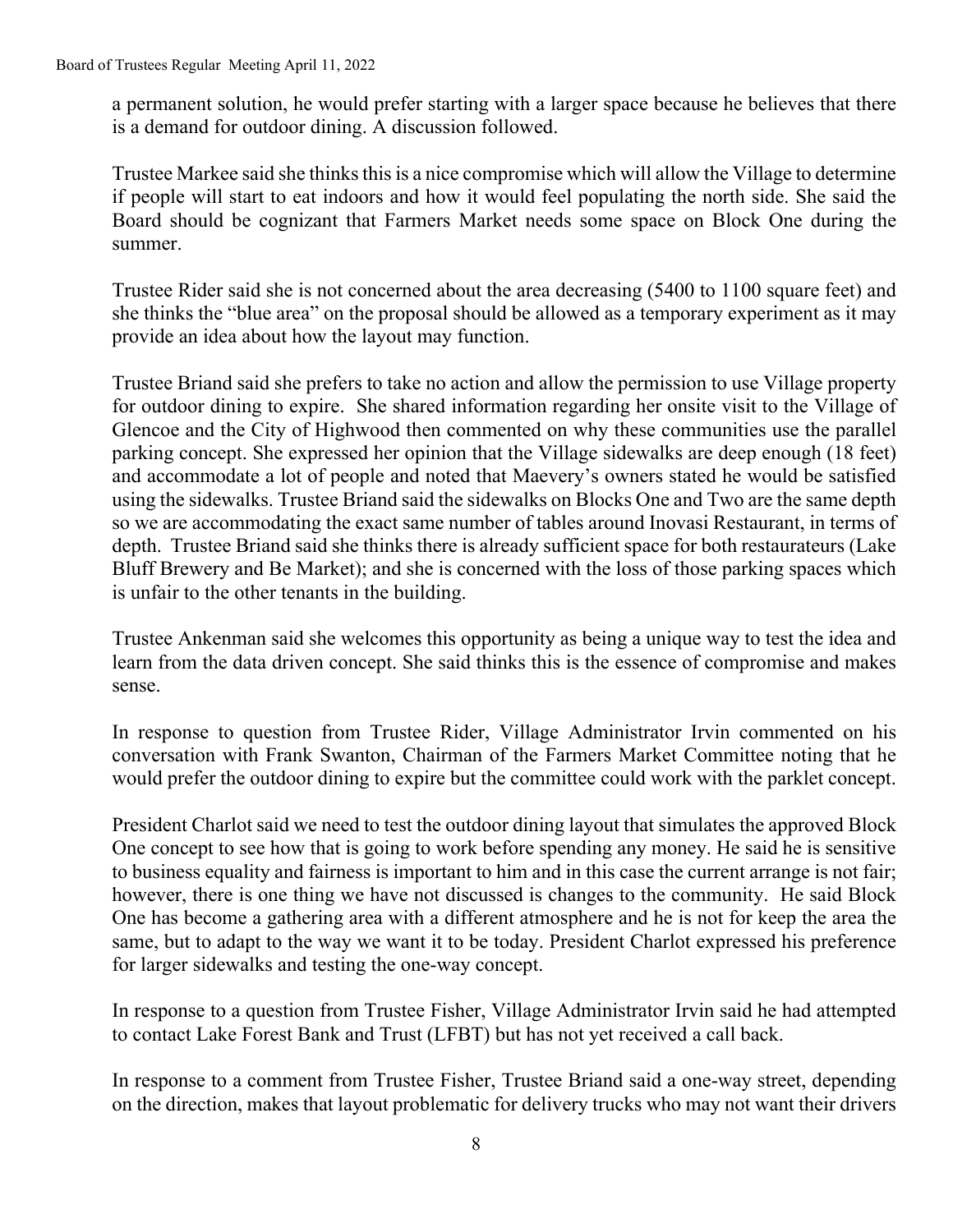heading out into oncoming traffic. She said she thinks there was an agreement from a safety perspective that we did not want signage such "do not enter sign"; she said we wants thriving businesses, but we do not want to create problems where none currently exists. A discussion followed.

Trustee Markee said the Village should consider the parklet concept which to her is a good compromise. She expressed her concern regarding the one-way street noting that previous comments stated it caused vehicles to driving through the rear of the building. She said LFBT needs delivery access and it is good to get feedback rather than suddenly shifting the street layout.

Trustee Ankenman commented on the expanded space specifically the corner outlined as public space. She said she thinks two-way should be reinstated and parklet concept then observe the interacts between the north and southwest corners of Scranton Avenue. Trustee Ankenman said she think the Village Green is very unique and highly utilized for various special events and maybe used more often if the south side is open.

In response to a question from Trustee Briand, Village Administrator Irvin said the goal was to allow restaurateurs use of a certain footprint of which they would be responsible for beautification and improvements. A discussion regarding beautification followed. President Charlot said the objective this evening is for the proposed dining layout that simulates the Board approved Block One concept and provide Staff with direction.

In response to comments from the Board, Village Administrator Irvin commented on the seating configuration specific to each restaurant, western shared area, and noted the eastern area was offered to Be Market but the owner has yet to place any tables in the area. A discussion regarding designation of public space followed.

Trustee Briand expressed her understanding that this was a specific request from Lake Bluff Brewery so their expectation could be that the arrange is for their establishment. She is concerned that if there are barricades in front of the two establishments then that space is viewed for them and not public use. She said she understands what is being proposed but feels we are going to create a lot of confusion where there needs to be none. A discussion followed.

Following a request from President Charlot, Village Administrator Irvin summarized the comments for tonight's discussion regarding the proposed resolution effective June 1, 2022 through November 1, 2022. He said that Staff will work with restauranteurs to create a plan that they would fund with their own assets and some of the Village assets that we have already acquired; he said that if you have a concern about the beautification the Trustees may want to direct Staff to work with the Architectural Board of Review (ABR) on what that final plan should look like; this would be a test to see how Block One redesign would actually function; and the beautification for the duration of the summer.

As there were no further questions from the Board, Trustee Rappin moved to adopt the resolution with the condition that the parklet design be reviewed by the ABR in terms of beautification with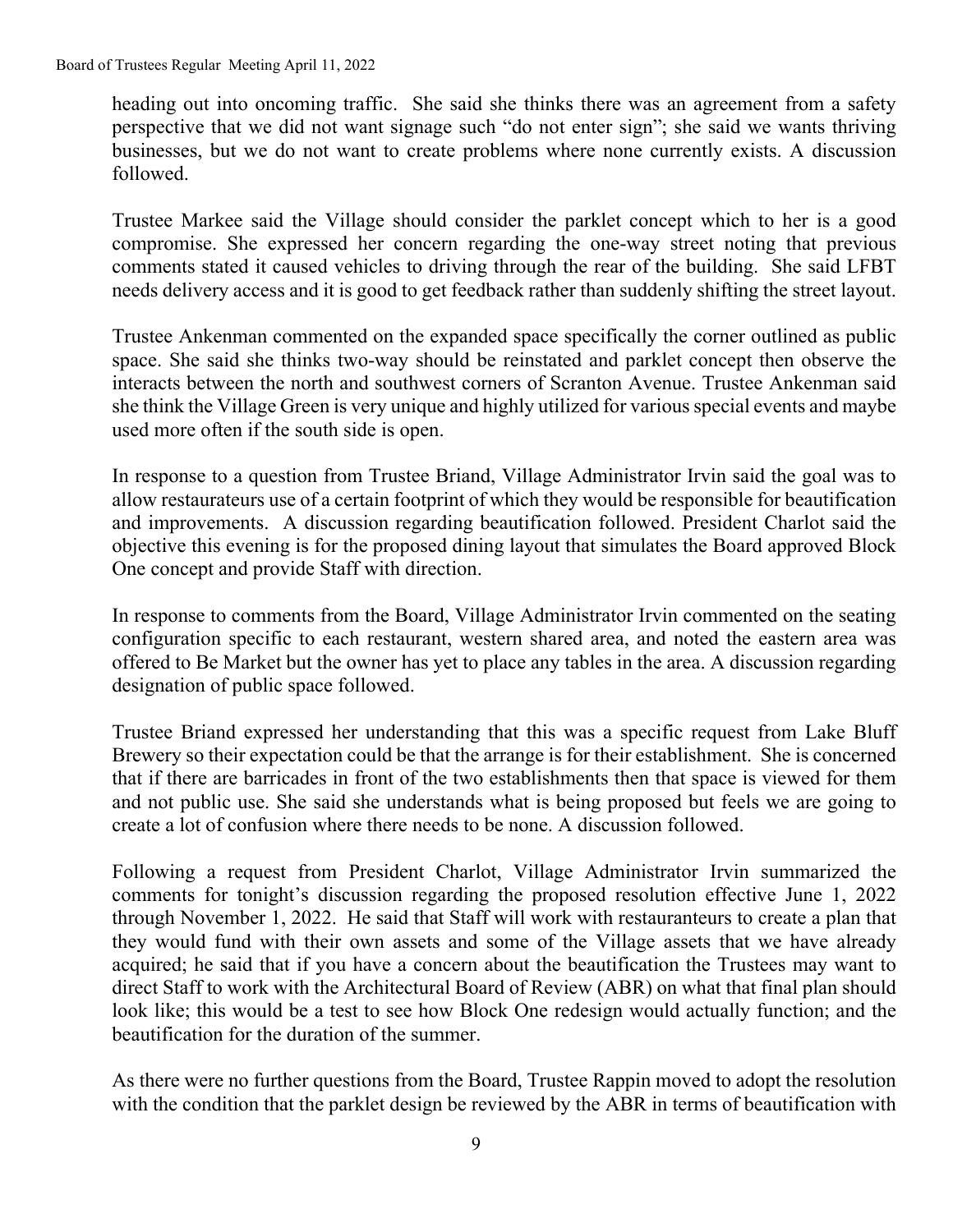final approval by the Village Board. Trustee Markee seconded the motion. The motion passed on a voice vote.

### **16.ITEM #20 – A RESOLUTION AUTHORIZING A CONTRACT WITH CLARKE ENVIRONMENTAL MOSQUITO MANAGEMENT, INC FOR MOSQUITO CONTROL PROGRAM (2022 TO 2024)**

President Charlot said since 1951 mosquito control services within the Village's corporate limits have been provided by the Lake Bluff Mosquito Abatement District (LBMAD). The LBMAD was an independent unit of government covering a 6.25 square mile jurisdiction including 13,000 residents in Lake Bluff, Green Oaks, North Chicago, and the unincorporated communities of Knollwood and Abbott Park. The District was governed by five members appointed by the Lake County Board and funded through a property tax levy, but Lake County is close to completing the dissolution process of the LBMAD and it is expected to cease all operations in 2022. President Charlot further stated the Village has been planning to continue certain mosquito abatement services in order to promote the public health and safety of the Village and its residents. To that end, the Village issued a Request for Proposals on February 23, 2022 for the 2022, 2023 and 2024 Lake Bluff Mosquito Control Program that contemplates customer service, public education, surveillance, larva control and adult mosquito control services. This process yielded two proposals which were opened on March 24, 2022. After (i) reviewing the proposals, (ii) consulting with former members of the LBMAD, the Village Sustainability and Community Enhancement Ad Hoc Committee, the Executive Director of the North Shore Mosquito Abatement District and (iii) considering preliminary Village Board comments, Staff recommends the Village contract with Clarke Mosquito Management, Inc. (Clarke) for :

- 1. Administration and Surveillance (\$4,200);
- 2. Larvae Control (\$24,898); and
- 3. Adult Control (\$11,001) which will be utilized only if/when determined in consultation with Clarke.

President Charlot said Clarke has also indicated they will also work with the Village regarding the necessity of other services to include airborne larval control. At the conclusion of the first year of the program, the Village will consult with Clarke and determine what (if any) changes are necessary to the scope of work moving forward.

In response to a concern from Trustee Fisher, George Balis of Clarke said the pesticides proposed for Village use are Organic Materials Review Institute Listed mosquito control products that are suitable for use in and around organic farms and gardens, as well as residential and commercial areas, and low toxicity with little effect on the environment. Trustee Fisher commented on the "caveat" she read in reference to products used for adult mosquito control then asked how would you categorize unreasonable versus reasonable risk, and what does it mean to use according to the label direction. Mr. Balis said all products have an application rate, which allows products to be used within a certain environment. In this case, the products that we are utilizing are labeled for use in residential and recreational areas. The adult mosquito control applications are made during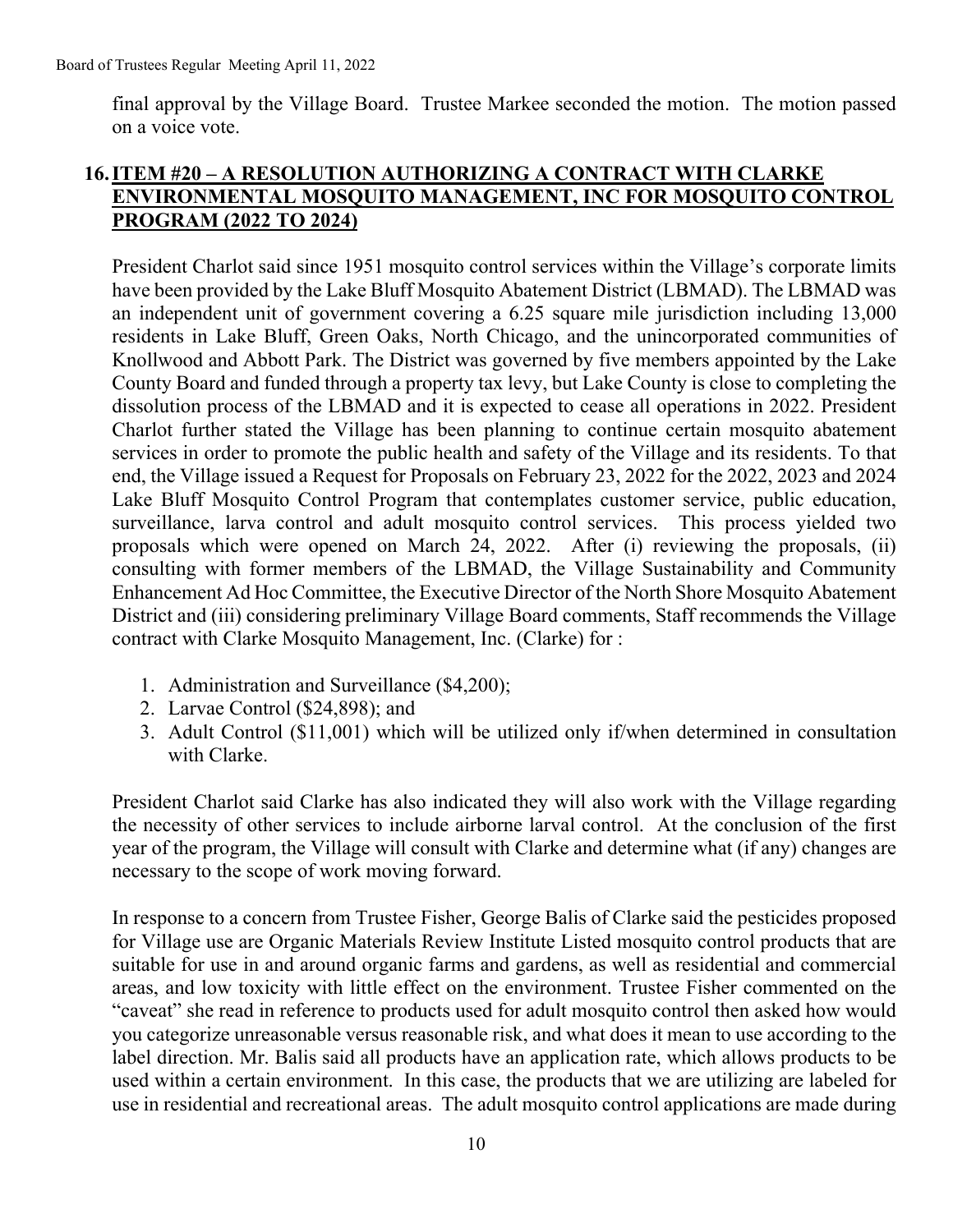the evening hours so there is a certain amount of insecticide put out into the environment to come in contact with flying mosquitoes at that time. He defined the term "reasonable risk" and said each product has many classifications, dosage and timing specific for insects of a certain weight class and that is how you utilize those appropriately. He said the intent is to use a product that would be effective against mosquitoes and not have any effects on target or non-targets.

In response to a question from Trustee Markee, Mr. Balis said the most effective way to control mosquitoes is to treat the water bodies where they breed with larvicides. The first component of the program would be to collect mosquitoes to determine the density and distribution, as well as the disease risk associated with those mosquitoes based on the type of mosquitoes that are in the area; therefore, aggressive larviciding helps to reduce the need for adult mosquito control. He said the Village has been treated over 20 years, between zero applications during the year and maximum (4) in 2012, so in general adult mosquito control is not the main component of the program, it is one of the components used when surveillance dictates its use.

In response to a question from Trustee Rappin, Mr. Balis said maybe one or two communities, out of 200 in the Chicagoland area, have no adult mosquito control components. The communities that do not utilize mosquito control for quality of life or nuisance mosquitoes, if needed for disease risk, will utilize adult mosquito control. He said adult mosquito control can be utilized in a less prominent role for disease mechanisms but most communities have some adult mosquito control mechanism in place that can be utilized based on surveillance.

Trustee Briand said she would like to emphasize that natural does not equate with safe and noted that "pyrethrins" are highly toxic to bees and other animals and expressed her concern regarding the Village beekeeping program. In response to a question from Trustee Briand, Mr. Balis said the main focus of every program should be in larval control or source reduction. Trustee Briand expressed her concern regarding aerial application which is highly toxic to non-target species, specifically pollinators.

In response to a comment from Trustee Briand regarding application drift, Village Administrator Irvin said the larvicidal treatments would be outside the Village borders and aerial treatment refers to areas north of the Sanctuary Subdivision which are owned by the Illinois Department of Transportation. Trustee Briand expressed her concern regarding pollinator and said the Board must be mindful of the environment. She commented on the diseases listed in the RFP and said she understands larvicidal treatment but she thinks adulticide is not precise enough and the environmental consequences are too grave.

President Charlot expressed his concern regarding possible pollinator impacts and advocated on behalf of his family regarding the impact of adult mosquito control applications. Mr. Balis said recommendation can be made on any factor that the Village chooses. He explained why the pesticide proposed for adult mosquito control "Merus 3.0" was recommended for the Village and said if needed, the application would be based on discussions with Staff, minimum infection rate or vector index and applied during the evening hours.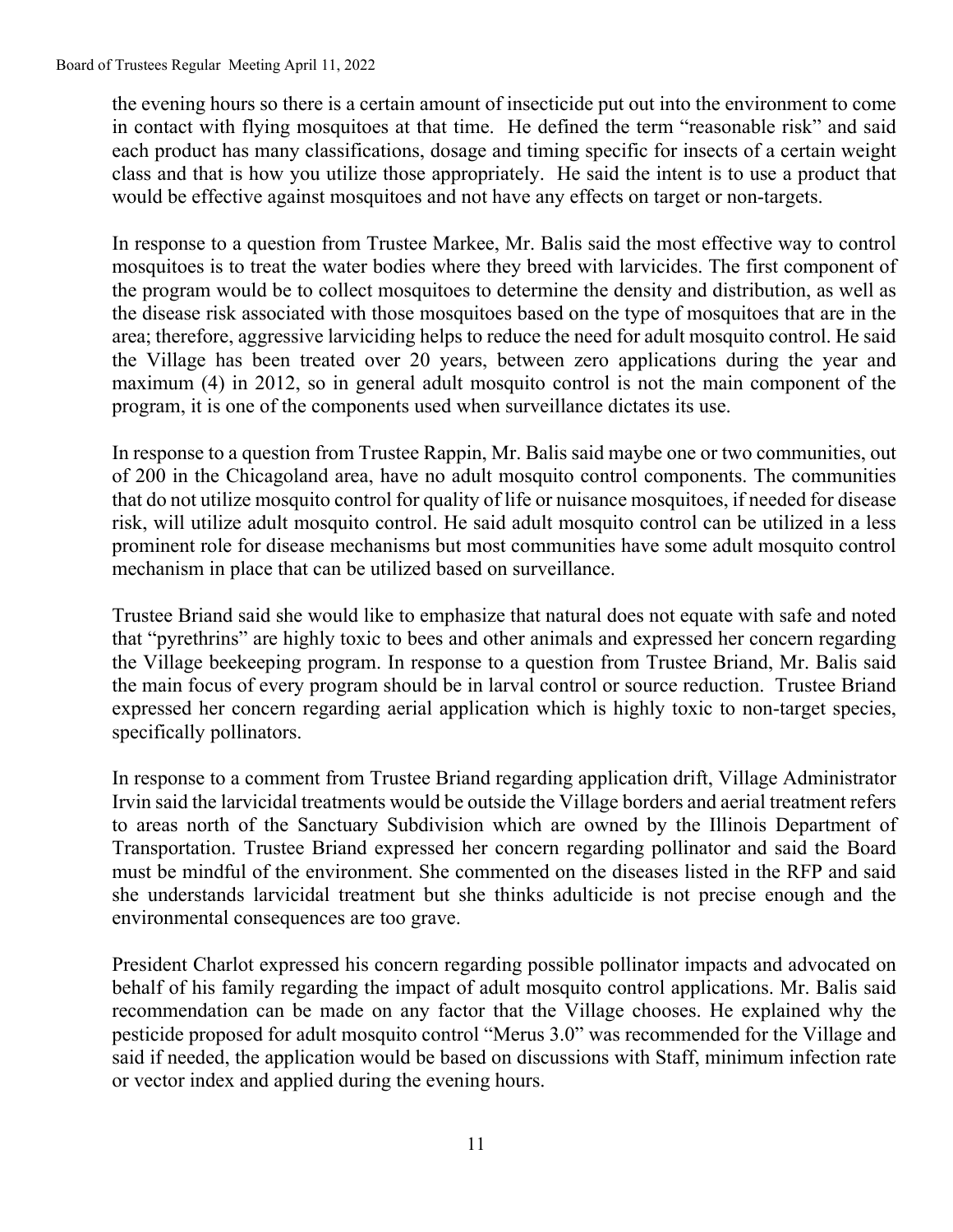In response to a question from Trustee Fisher, Mr. Balis commented on what constitutes a risk of West Nile virus, vector index and minimum infection rate standards. He said larviciding is the tool that he would recommend, but not the tool that would be recommended in conjunction with surveillance.

In response to a comment from Trustee Briand, Mr. Balis said "Merus 3.0" is highly toxic to bees that are actively pollinating during the period of application and that is why the applications would be done during the evening hours when bees are not pollinating. He commented on why "drift" is an active part of the application noting it knocks down flying mosquitoes during the application.

Trustee Markee stated that the environment is important but she thinks the Village constituents outdoor quality of life should also be considered. She said it is her belief that the Village will focus on the larvicide which is safer and more environmentally friendly and consider the adulticide as a last resort. A discussion followed.

In response to questions from Village Administrator Irvin, Mr. Balis said as a result of the West Nile virus the Village received one adult mosquito control treatment last year (vector index 2.5), and approximately three years ago there was a quality of life or nuisance mosquito treatment for the district. Village Administrator Irvin commented on his conversations with the North Shore Mosquito Abatement District Executive Director and he understands the approach would be not to spray adulticide unless absolutely necessary.

In response to a request from Trustee Briand, Mr. Balis elaborated on the various types of mosquitoes in Lake County.

Following a comment from Village Administrator Irvin, Trustee Fisher commented on why she is not comfortable with the proposal at this time and asked if it could be amended regarding the decision associated with adulticide treatment. A discussion followed.

In response to a question from Village Administrator Irvin, Mr. Balis said the company would honor any of the prices designated by treatment versus utilizing the maximum numbers that was proposed in as part of the RFP. A discussion followed.

Trustee Markee expressed her discomfort with the suggested amendment as it could place restrictions on Staff. She offered, the important thing is that the Village was providing the larvicide and she thinks the adulticide would be the very last strategy Staff would consider.

Trustee Rider said she think we have to monitor this, revisit it in the future, and rely on Staff to make appropriate decisions regarding this matter.

Trustee Rappin said taking a tool out of our public safety holster is not acceptable to him.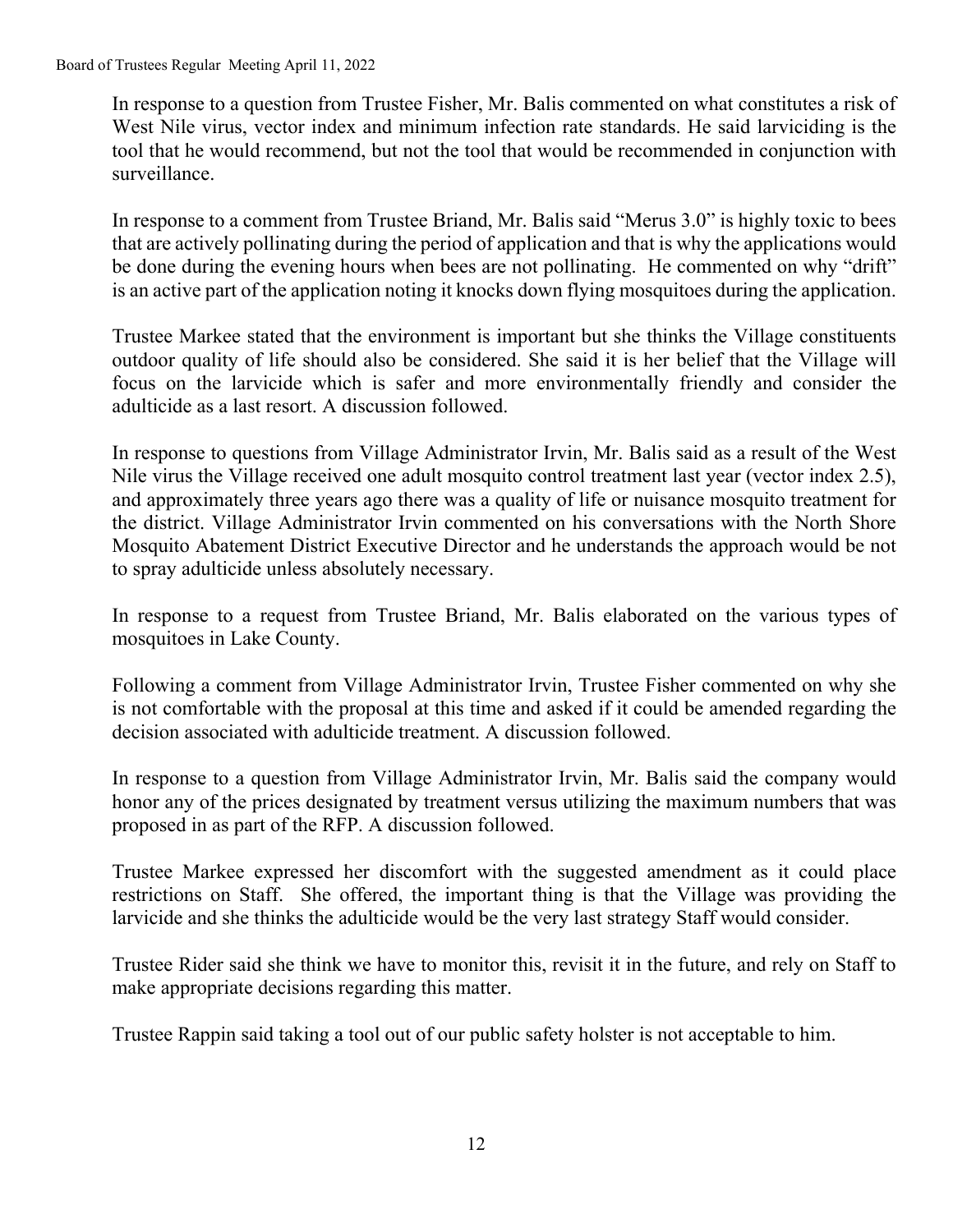Board of Trustees Regular Meeting April 11, 2022

Trustee Fisher reiterated that she does not see it as a life or death situation but as a minor inconvenience and noted resident has autonomy to do their abatement, and she is not comfortable with the proposal.

Trustee Briand said she is not in favor of aerial application and that the educational component for residents has not been considered because we want to be environmentally progressive.

Trustee Ankenman said she was comfortable with the answers provided by the expert and trust Staff to use restraint as they understand the Board reluctant to use adult pesticides, unless absolutely necessary.

In response to a comment from President Charlot, Trustee Markee moved to adopt the resolution. Trustee Ankenman seconded the motion. The motion passed on the following roll call vote:

- Ayes: (4) Ankenman, Markee, Rappin, Rider
- Nays: (2) Briand, Fisher

Absent: (0)

### **17.ITEM #21 – A RESOLUTION AUTHORIZING THE EXECUTION OF A CONSTRUCTION CONTRACT FOR THE VILLAGE OF LAKE BLUFF 2022 MISCELLANEOUS PORTLAND CEMENT CONCRETE (PCC) SIDEWALK AND CURB REPLACEMENT PROJECT**

Following a comment from President Charlot, Trustee Markee made a motion to defer the resolution. Trustee Ankenman seconded the motion. The motion passed on a unanimous voice vote.

## **18.ITEM #22 – A RESOLUTION AUTHORIZING THE EXECUTION OF A CONSTRUCTION CONTRACT WITH ARCHON CONSTRUCTION, INC FOR THE VILLAGE OF LAKE BLUFF's 2022 SANITARY SEWER MANHOLE REHABILITATION PROJECT**

President Charlot said on April 5 the Village of Lake Bluff opened bids for the 2022 Sanitary Sewer Manhole Rehabilitation Project. Two bids were opened, with the lowest responsive bid of \$249,910 submitted by Archon Construction, Inc. of Addison, IL. A third bid arrived after the deadline and was not opened. The scope of the project includes various repairs to 50 sanitary sewer manholes that range from changing the manhole lid to a full cementitious lining of the inside of the manhole. The vast majority of the manholes to be repaired are in an area of the Village bound by Sheridan Road, East Witchwood Lane, Moffett Road and East Sheridan Road. President Charlot further stated the repairs will limit the amount inflow and infiltration into the sanitary sewer system and lessen the potential of sewer backups during rain events.

President Charlot said the Village's FY2022 Budget includes a total of \$465,000 for improvements to the sanitary sewer system. Including the proposed contract with Archon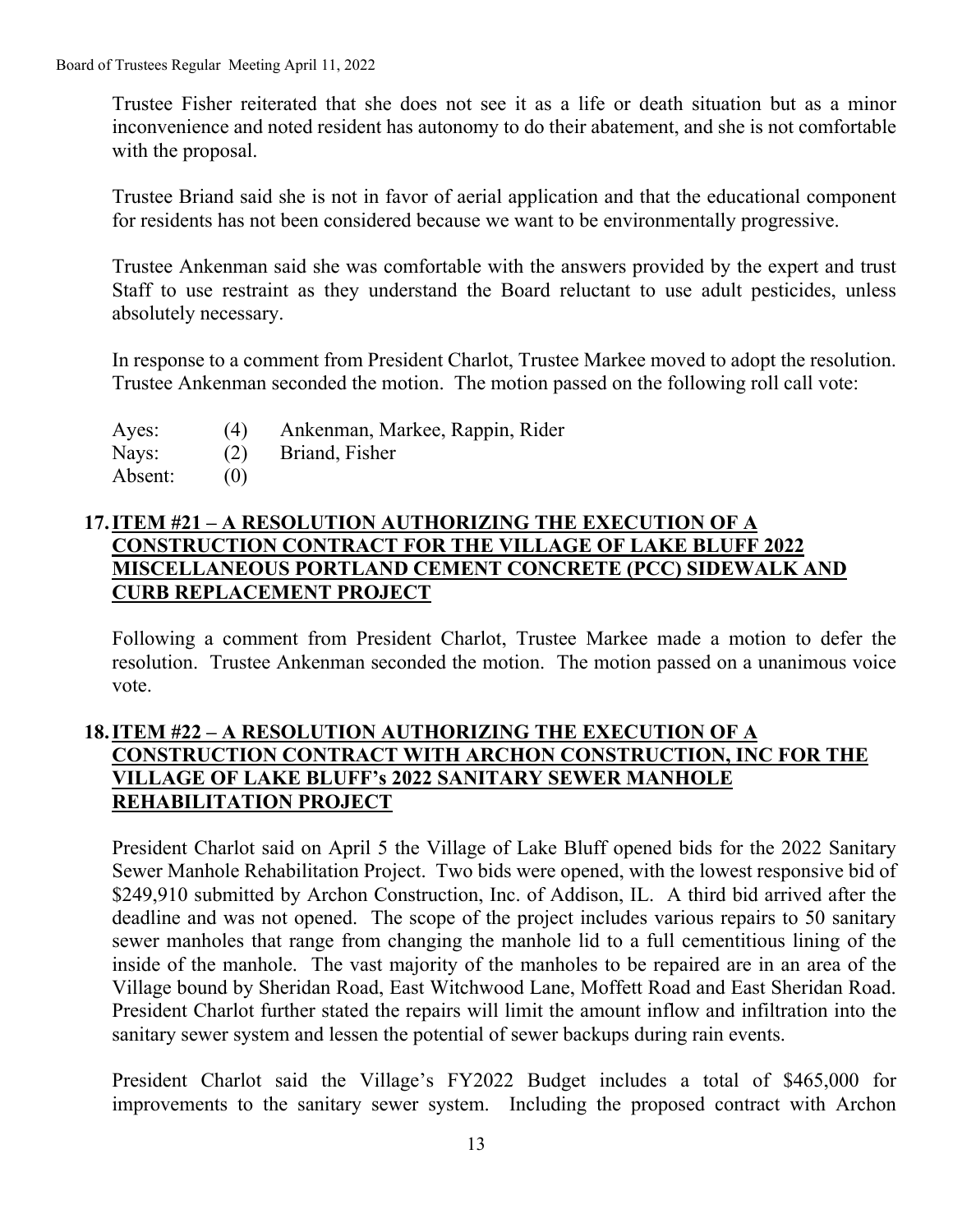Construction and related inspection services, approximately \$290,000 will have been committed. The Village is working on a sanitary sewer lining project to expend the remaining budgeted funds. He further stated Archon Construction has successfully completed similar work in communities in northeastern Illinois in recent years. The Village Engineer is recommending that the Village Board award the contract to Archon Construction, Inc. for the amount of \$249,910.00.

In response to a question from Trustee Rappin, Village Engineer Jeff Hansen provided information regarding engineer estimates and said the bids were reflective of the cost for this particular scope of work and said there are funds in the budget to complete the remaining sewer projects.

As there were no further questions from the Board, Trustee Ankenman moved to adopt the resolution. Trustee Rappin seconded the motion. The motion passed on the following roll call vote:

| Ayes:   | (6) | Briand, Fisher, Markee, Rappin, Rider, Ankenman |
|---------|-----|-------------------------------------------------|
| Nays:   | (0) |                                                 |
| Absent: | (0) |                                                 |

# **19.ITEM #24 – TRUSTEE'S REPORT**

There was no Trustee's report.

President Charlot stated he would, if there were no objections, take agenda item #26 then return to the regular order of the meeting. There were no objections from the Board.

## **20.ITEM #26 – CONSIDERATION OF THE MARCH 28, 2022 EXECUTIVE SESSION MEETING MINUTES**

Trustee Fisher moved to approve the March 28, 2022 Board of Trustees Executive Session Meeting Minutes as presented. Trustee Briand seconded the motion. The motion passed on the following roll call vote:

| Ayes:   |     | (6) Fisher, Markee, Rappin, Rider, Ankenman, Briand |
|---------|-----|-----------------------------------------------------|
| Nays:   | (0) |                                                     |
| Absent: | (0) |                                                     |

# **21.ITEM #25 – EXECUTIVE SESSION**

At 9:34 p.m. Trustee Briand moved to enter into Executive Session for the purpose of discussing Personnel (5 ILCS 120/2(c)(2)). Trustee Fisher seconded the motion. The motion passed on the following roll call vote: